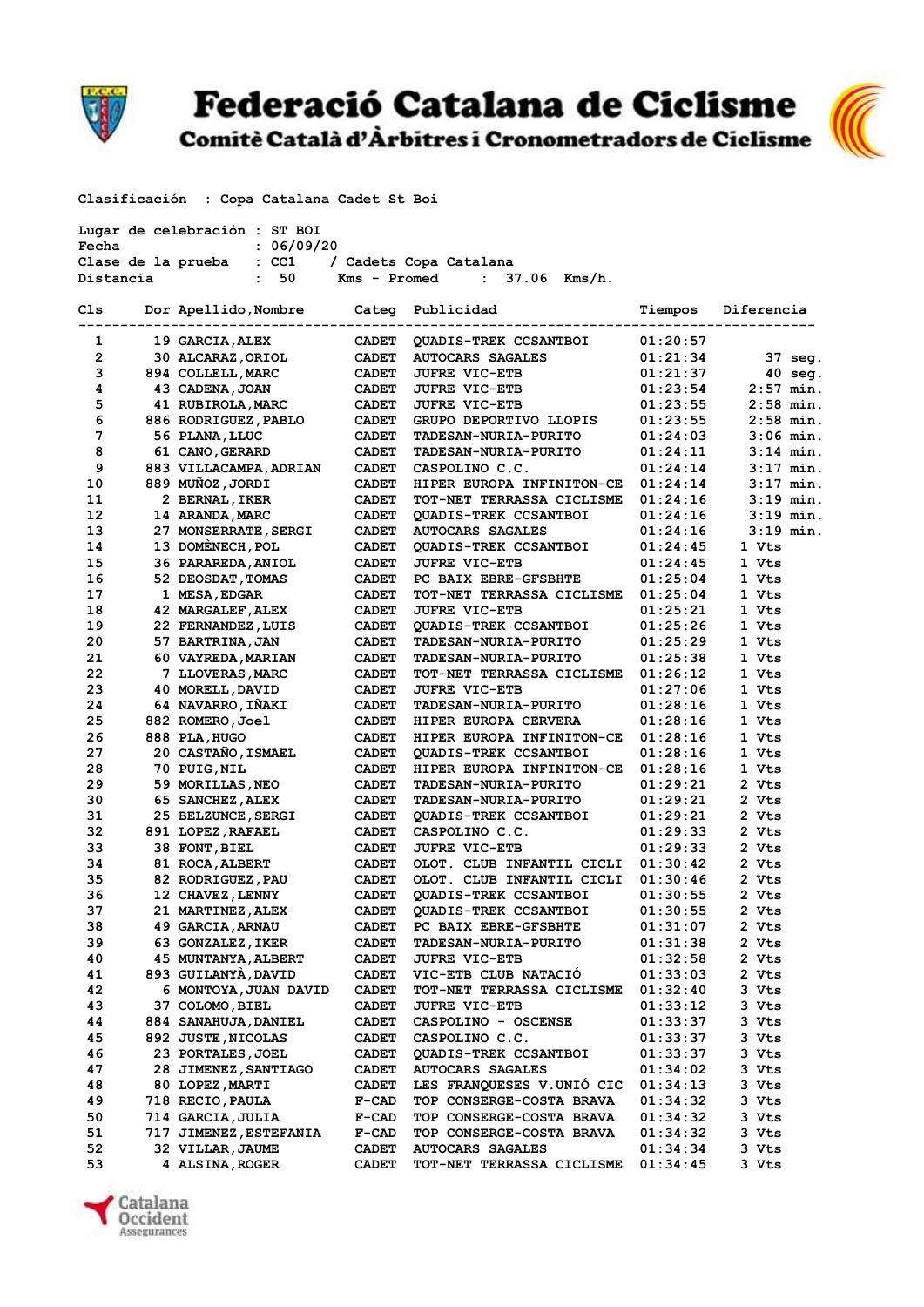

## Federació Catalana de Ciclisme<br>Comitè Català d'Àrbitres i Cronometradors de Ciclisme



| 54 |     | 3 PAREJA, SAUL                  | <b>CADET</b> | TOT-NET TERRASSA CICLISME | 01:35:05 | 3 Vts |
|----|-----|---------------------------------|--------------|---------------------------|----------|-------|
| 55 |     | 48 MARTOS, JOSE                 | <b>CADET</b> | PC BAIX EBRE-GFSBHTE      | 01:37:08 | 3 Vts |
| 56 |     | 716 GARCIA, Lucia               | $F-CAD$      | TOP CONSERGE-COSTA BRAVA  | 01:37:41 | 3 Vts |
| 57 | 713 | <b>BOSCH, LAIA</b>              | $F-CAD$      | TOP CONSERGE-COSTA BRAVA  | 01:37:41 | 3 Vts |
| 58 |     | 885 SAN ABDON, ANDRES MOD CADET |              | HIPER EUROPA INFINITON-CE | 01:37:25 | 4 Vts |
| 59 |     | 68 DE LAPUENTE, NIL             | <b>CADET</b> | PC BAIX EBRE-GFSBHTE      | 01:37:49 | 4 Vts |
| 60 |     | 897 AHICART, EDGAR              | <b>CADET</b> | HIPER EUROPA INFINITON-CE | 01:38:13 | 4 Vts |
| 61 |     | 765 PASSARRIUS, JULIA MEL F-JUN |              | TEAM MONTAGNAC AVENIR CYC | 01:39:03 | 4 Vts |
| 62 |     | 881 GUILLEN, ELVIS              | <b>CADET</b> | PC BAIX EBRE-GFSBHTE      | 01:39:04 | 4 Vts |
| 63 |     | 776 CASTILLO, NICOLE            | $F-CAD$      | LA TORRETA BIKE           | 01:39:21 | 4 Vts |
| 64 |     | 890 MORA, RAUL                  | <b>CADET</b> | CASPOLINO - OSCENSE       | 01:39:34 | 4 Vts |
| 65 |     | 8 OSUNA, IZAN                   | <b>CADET</b> | TOT-NET TERRASSA CICLISME | 01:42:45 | 5 Vts |
| 66 |     | 739 PRADAS, JUDITH              | $F-JUN$      | TOT-NET TERRASSA FEMINES  | 01:43:59 | 5 Vts |
| 67 |     | 733 BORRAS, JÚLIA               | $F-CAD$      | TOT-NET TERRASSA FEMINES  | 01:45:04 | 5 Vts |
| 68 |     | 737 PAREJA, CITLALI             | $F-CAD$      | TOT-NET TERRASSA FEMINES  | 01:45:50 | 5 Vts |
| 69 |     | 5 FERNANDEZ, ERIC               | <b>CADET</b> | TOT-NET TERRASSA CICLISME | 01:49:24 | 6 Vts |
| 70 |     | 994 GOMEZ, GISELA               | $F-CAD$      | VILA-SECA. ASSOCIACIÓ CIC | 01:49:42 | 6 Vts |
| 71 |     | 736 VAN DER, JESSE              | $F-CAD$      | TOT-NET TERRASSA FEMINES  | 01:50:36 | 6 Vts |
| 72 |     | 895 CERCUNS, LAIA               | $F-CAD$      | <b>JUFRE VIC-ETB</b>      | 01:52:31 | 6 Vts |
| 73 |     | 715 ALBAREDA, CARLA             | $F-CAD$      | TOP CONSERGE-COSTA BRAVA  | 01:53:06 | 6 Vts |
| 74 |     | 768 SITJAR, MERCE               | $F-CAD$      | <b>JUFRE VIC-ETB</b>      | 01:54:04 | 7 Vts |

## **Corredores clasificados : 74**

**Clasificación de : Cadet**

| 1              | 19 GARCIA, ALEX        | <b>CADET</b> | QUADIS-TREK CCSANTBOI              | 01:20:57 |             |
|----------------|------------------------|--------------|------------------------------------|----------|-------------|
| $\overline{2}$ | 30 ALCARAZ, ORIOL      | <b>CADET</b> | <b>AUTOCARS SAGALES</b>            | 01:21:34 | 37 seg.     |
| 3              | 894 COLLELL, MARC      | <b>CADET</b> | <b>JUFRE VIC-ETB</b>               | 01:21:37 | $40$ seg.   |
| 4              | 43 CADENA, JOAN        | <b>CADET</b> | <b>JUFRE VIC-ETB</b>               | 01:23:54 | $2:57$ min. |
| 5              | 41 RUBIROLA, MARC      | <b>CADET</b> | <b>JUFRE VIC-ETB</b>               | 01:23:55 | $2:58$ min. |
| 6              | 886 RODRIGUEZ, PABLO   | <b>CADET</b> | GRUPO DEPORTIVO LLOPIS             | 01:23:55 | $2:58$ min. |
| 7              | 56 PLANA, LLUC         | <b>CADET</b> | TADESAN-NURIA-PURITO               | 01:24:03 | $3:06$ min. |
| 8              | 61 CANO, GERARD        | <b>CADET</b> | TADESAN-NURIA-PURITO               | 01:24:11 | $3:14$ min. |
| 9              | 883 VILLACAMPA, ADRIAN | <b>CADET</b> | CASPOLINO C.C.                     | 01:24:14 | $3:17$ min. |
| 10             | 889 MUÑOZ, JORDI       | <b>CADET</b> | HIPER EUROPA INFINITON-CE          | 01:24:14 | $3:17$ min. |
| 11             | 2 BERNAL, IKER         | <b>CADET</b> | TOT-NET TERRASSA CICLISME          | 01:24:16 | $3:19$ min. |
| 12             | 14 ARANDA, MARC        | <b>CADET</b> | <b>QUADIS-TREK CCSANTBOI</b>       | 01:24:16 | $3:19$ min. |
| 13             | 27 MONSERRATE, SERGI   | <b>CADET</b> | <b>AUTOCARS SAGALES</b>            | 01:24:16 | $3:19$ min. |
| 14             | 13 DOMENECH, POL       | <b>CADET</b> | <b>QUADIS-TREK CCSANTBOI</b>       | 01:24:45 | 1 Vts       |
| 15             | 36 PARAREDA, ANIOL     | <b>CADET</b> | <b>JUFRE VIC-ETB</b>               | 01:24:45 | 1 Vts       |
| 16             | 52 DEOSDAT, TOMAS      | <b>CADET</b> | PC BAIX EBRE-GFSBHTE               | 01:25:04 | 1 Vts       |
| 17             | 1 MESA, EDGAR          | <b>CADET</b> | TOT-NET TERRASSA CICLISME          | 01:25:04 | 1 Vts       |
| 18             | 42 MARGALEF, ALEX      | <b>CADET</b> | <b>JUFRE VIC-ETB</b>               | 01:25:21 | 1 Vts       |
| 19             | 22 FERNANDEZ, LUIS     | <b>CADET</b> | <b>OUADIS-TREK CCSANTBOI</b>       | 01:25:26 | 1 Vts       |
| 20             | 57 BARTRINA, JAN       | <b>CADET</b> | <b>TADESAN-NURIA-PURITO</b>        | 01:25:29 | 1 Vts       |
| 21             | 60 VAYREDA, MARIAN     | <b>CADET</b> | <b>TADESAN-NURIA-PURITO</b>        | 01:25:38 | 1 Vts       |
| 22             | 7 LLOVERAS, MARC       | <b>CADET</b> | TOT-NET TERRASSA CICLISME          | 01:26:12 | 1 Vts       |
| 23             | 40 MORELL, DAVID       | <b>CADET</b> | <b>JUFRE VIC-ETB</b>               | 01:27:06 | 1 Vts       |
| 24             | 64 NAVARRO, IÑAKI      | <b>CADET</b> | <b>TADESAN-NURIA-PURITO</b>        | 01:28:16 | 1 Vts       |
| 25             | 882 ROMERO, Joel       | <b>CADET</b> | HIPER EUROPA CERVERA               | 01:28:16 | 1 Vts       |
| 26             | 888 PLA, HUGO          | <b>CADET</b> | HIPER EUROPA INFINITON-CE          | 01:28:16 | 1 Vts       |
| 27             | 20 CASTAÑO, ISMAEL     | <b>CADET</b> | <b>QUADIS-TREK CCSANTBOI</b>       | 01:28:16 | 1 Vts       |
| 28             | 70 PUIG, NIL           | <b>CADET</b> | HIPER EUROPA INFINITON-CE          | 01:28:16 | 1 Vts       |
| 29             | 59 MORILLAS, NEO       | <b>CADET</b> | <b>TADESAN-NURIA-PURITO</b>        | 01:29:21 | 2 Vts       |
| 30             | 65 SANCHEZ, ALEX       | <b>CADET</b> | <b>TADESAN-NURIA-PURITO</b>        | 01:29:21 | 2 Vts       |
| 31             | 25 BELZUNCE, SERGI     | <b>CADET</b> | <b>QUADIS-TREK CCSANTBOI</b>       | 01:29:21 | 2 Vts       |
| 32             | 891 LOPEZ, RAFAEL      | <b>CADET</b> | CASPOLINO C.C.                     | 01:29:33 | 2 Vts       |
| 33             | 38 FONT, BIEL          | <b>CADET</b> | <b>JUFRE VIC-ETB</b>               | 01:29:33 | 2 Vts       |
| 34             | 81 ROCA, ALBERT        | <b>CADET</b> | OLOT. CLUB INFANTIL CICLI 01:30:42 |          | 2 Vts       |
| 35             | 82 RODRIGUEZ, PAU      | <b>CADET</b> | OLOT. CLUB INFANTIL CICLI 01:30:46 |          | 2 Vts       |
| 36             | 12 CHAVEZ, LENNY       | <b>CADET</b> | <b>QUADIS-TREK CCSANTBOI</b>       | 01:30:55 | 2 Vts       |
| 37             | 21 MARTINEZ, ALEX      | <b>CADET</b> | <b>OUADIS-TREK CCSANTBOI</b>       | 01:30:55 | 2 Vts       |